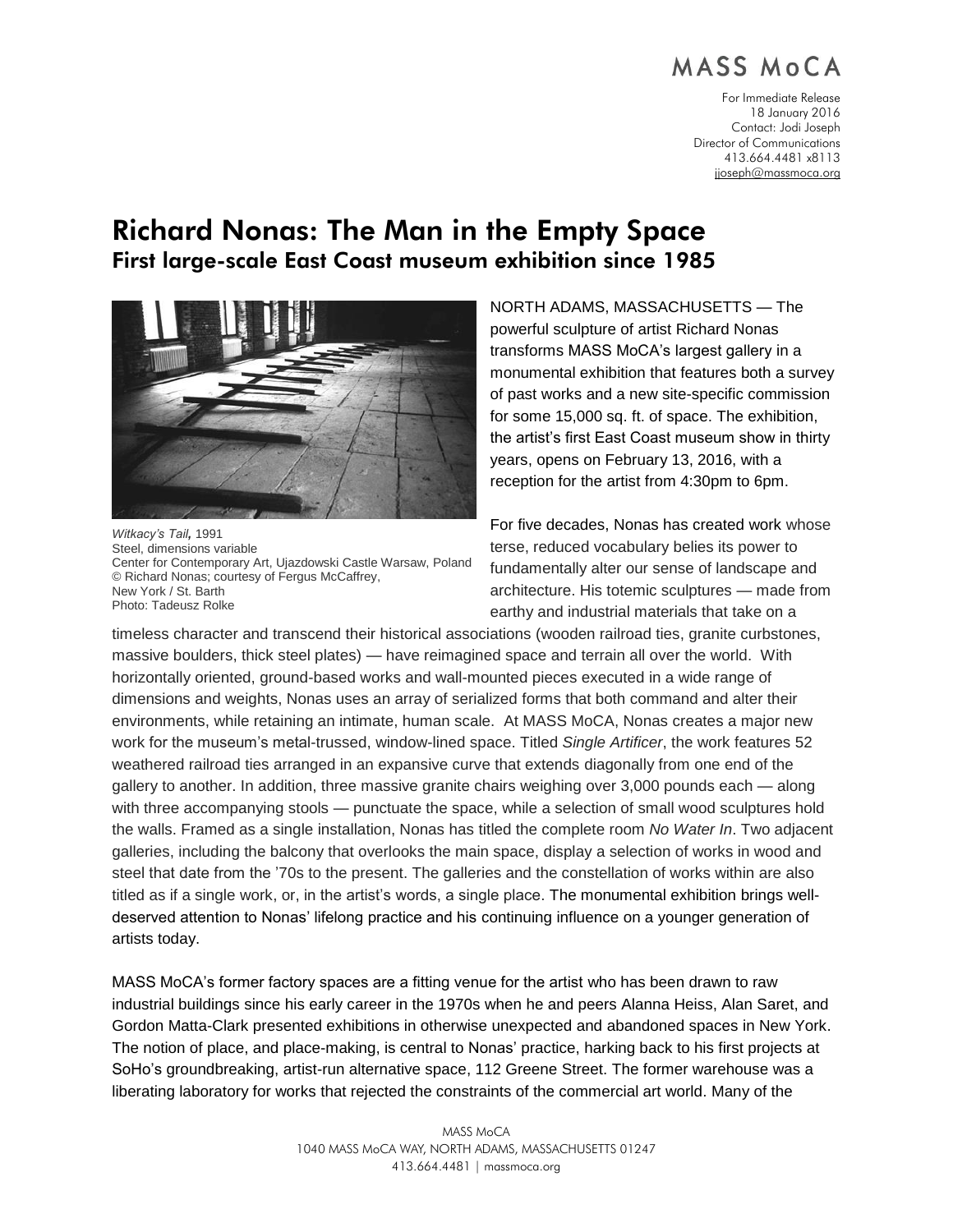projects created there were interventions into the building. In an interview for a recent book about 112 Greene Street's early years by Jessamyn Fiore, Nonas explained that the most successful shows engaged the space and could only have been done in *that* space, a familiar refrain for many MASS MoCA exhibitions. This attentiveness to the interplay between his work and the place where his work is located, and the new place his work creates, has defined Nonas' approach to art-making for 50 years — in both indoor and outdoor projects — and will be evident in his treatment of the museum's formidable gallery.

Nonas turned to sculpture in the mid-1960s at age 30, after working for 10 years as an anthropologist. His fieldwork was in northern Ontario and the Yukon Territory in Canada, and in northern Mexico and southern Arizona. Speaking about the effect that his work as an anthropologist has had on his sculptures and their function as "place-makers," Nonas explains,

"I lived in a village of 50 people in a desert in Mexico. Over the two years I was there, I grew to understand that metaphor was central to the way the villagers held their thoughts together. And also crucial to how they understood place. When they walked through the desert, it was as if they were walking through a series of separate rooms, but there were no visual borders that I could see. They mapped the desert with mythology and memories — events that occurred at a particular site ([such as] where someone's grandfather fell off his horse and broke a leg). What I realized is that place is defined as much by meaning as architecture."

For Nonas, sculpture articulates that meaning more directly, more viscerally than language. "The job of art," he says, "is to convey what language cannot." His work evokes places and experiences that defy description and that cannot be translated into text. His forms, often arranged in pairs, series, grids, or combinations that create a dialogue and tension between them, also resist simple explanation. Though they emanate powerfully, the works remain open and shifting — both visually as viewers walk around and through them — and in meaning and association — balancing on the edge between one thing and another. Embracing ambiguity, they also fluctuate between object and place.

While Nonas always alters his exhibition sites through the placement and orientation of his work, he is attracted to environments that already have a strong inherent presence — from the thousand-year-old, recently abandoned town of Vière in the foothills of the French Alps where he created an installation last year, to MASS MoCA's former industrial complex. Through his installations, Nonas seeks to magnify, recapture, and redirect the power and sense of place that his sites already possess. Says the artist, "I make objects that create places."

### About the Artist

Richard Nonas was born in New York, NY, in 1936. He studied literature and then social anthropology at the University of Michigan, Lafayette College, Columbia University, and the University of North Carolina. He practiced as an anthropologist for 10 years, teaching at Queens College and doing field research on the native peoples of northern Canada, Mexico, and Arizona. At age 30, he moved to Paris to devote himself to making sculpture, before eventually returning to New York. His work was collected early on by Dorothy and Herbert Vogel and Count Giuseppe Panza di Biumo, and his sculptures are permanently installed in the stables at the Villa Panza in Varese, Italy. Nonas' solo and two-person exhibitions include *Cross Cuts: Richard Nonas and Joel Shapiro* at the Knockdown Center, Queens, NY (2014); *The Raw Edge: Vière et les Moyennes Montagnes,* Digne-les-Bains, France (2012); *Shoots Good Not Straight,* 

> MASS MoCA 1040 MASS MoCA WAY, NORTH ADAMS, MASSACHUSETTS 01247 413.664.4481 | massmoca.org